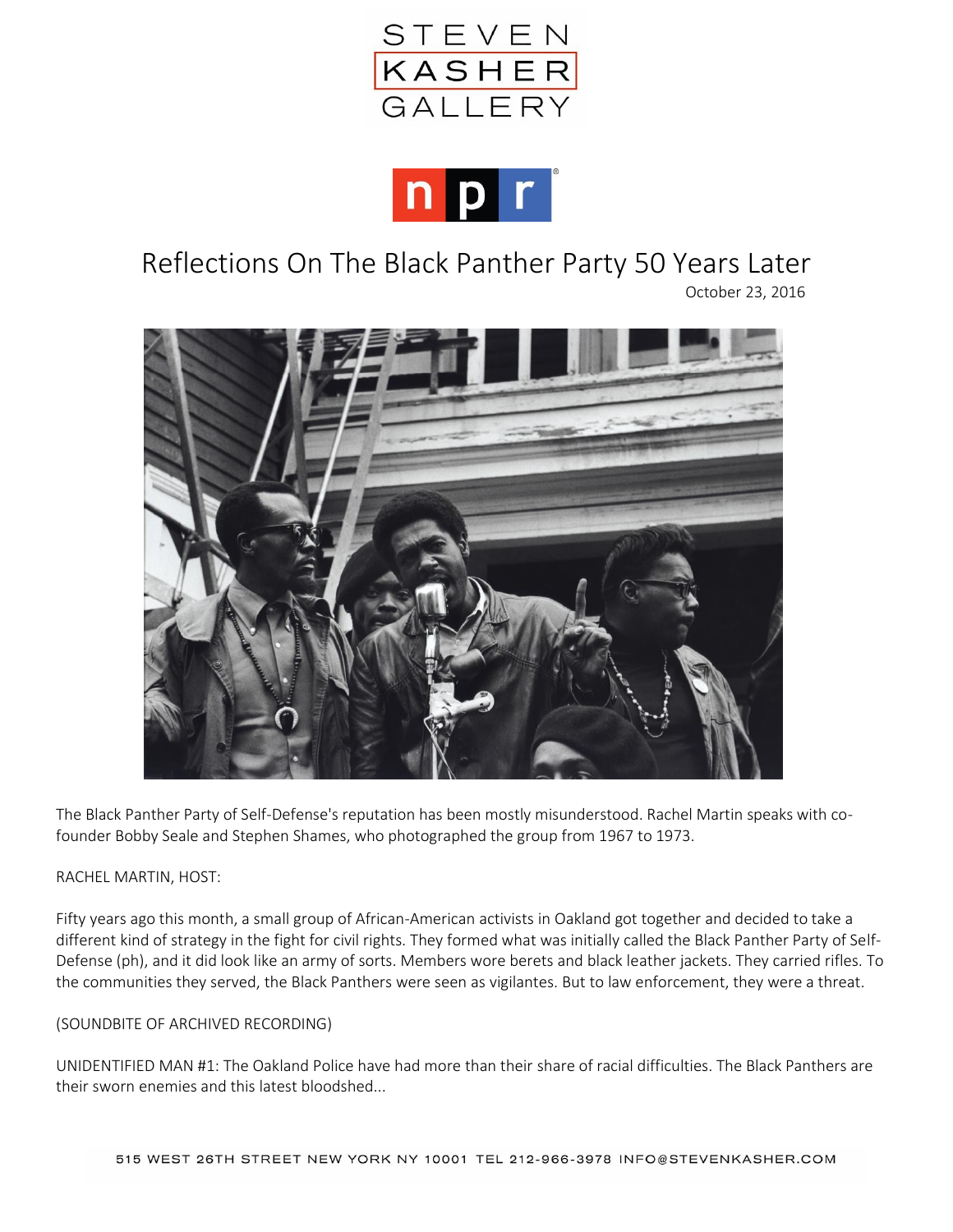

### (SOUNDBITE OF ARCHIVED RECORDING)

UNIDENTIFIED MAN #2: FBI Director J. Edgar Hoover, today, asserted that the Black Panthers represent the greatest internal threat to the nation. Hoover said the Panthers have perpetrated numerous assaults on police and have engaged in violent confrontations throughout the country.

MARTIN: Bobby Seale was one of the founders of the group.

BOBBY SEALE: If you know the history and understand what our principles and our policies was, media and politicians and the counterintelligence program took everything totally out of context of what we were about.

MARTIN: Seale has tried to put his movement into context in a new book called "Power To The People: The World Of The Black Panthers." It's a compilation of photographs of the movement back in the '60s and '70s taken by Stephen Shames. The white college kid from Berkeley was given insider access to the Panthers. He and Bobby Seale formed a friendship that lasts to this day. And I got to talk with both of them recently about the legacy of the Black Panthers 50 years later.

STEPHEN SHAMES: You know, there was a movement going, a student movement against the war in Vietnam. And all the things I grew up with started to get questioned by the - you know, Martin Luther King was a hero of mine. And I just saw the courageous workers that - you know, in the civil rights movement, people were getting killed.

So when I went to Berkeley - you know, it was the year after the Free Speech Movement - I became part of the movement. I got introduced to the Panthers. So basically, I was against the war. I thought of myself as a young revolutionary, and the Panthers were really on the - at the vanguard of that movement. If you look at it, the Panthers, with their 10 points, really delineated the issues, most of which we still face today.

MARTIN: Let me just pick up on that and ask you, Bobby, the Black Panthers, as Stephen references, had this platform, this 10-point plan. And this was about specific things. The overarching mission was to be able to make legislative change, change laws to further equality. But also...

SEALE: That was my goal objective.

MARTIN: It was also about social programs, about making real change in people's day-to-day lives. What did that look like?

SEALE: The making of change - trying to make change in day-to-day lives is still connected with the political organizing was part of a political-organizing strategy that I had. What I did is I added programs to demonstrate. The Free Breakfast for Children program was connected with a voter registration drive, the free sickle cell anemia testing program, the free preventative medical health care clinics, later on the other programs with the free ambulance program, the free pest control program, etc., etc.

So we had 50-some odd programs over the years that evolved, and we set those programs up in the community. Well, with those programs, we unite the people, and we constantly are registering people to vote. By the end of 1968, I had 5,000 members in 49 chapters and branches throughout the United States of America. And in those chapters - I would go there. I would teach these brothers and sisters the fine particulars in the methodology of grassroots community organizing centered around the programs in the community.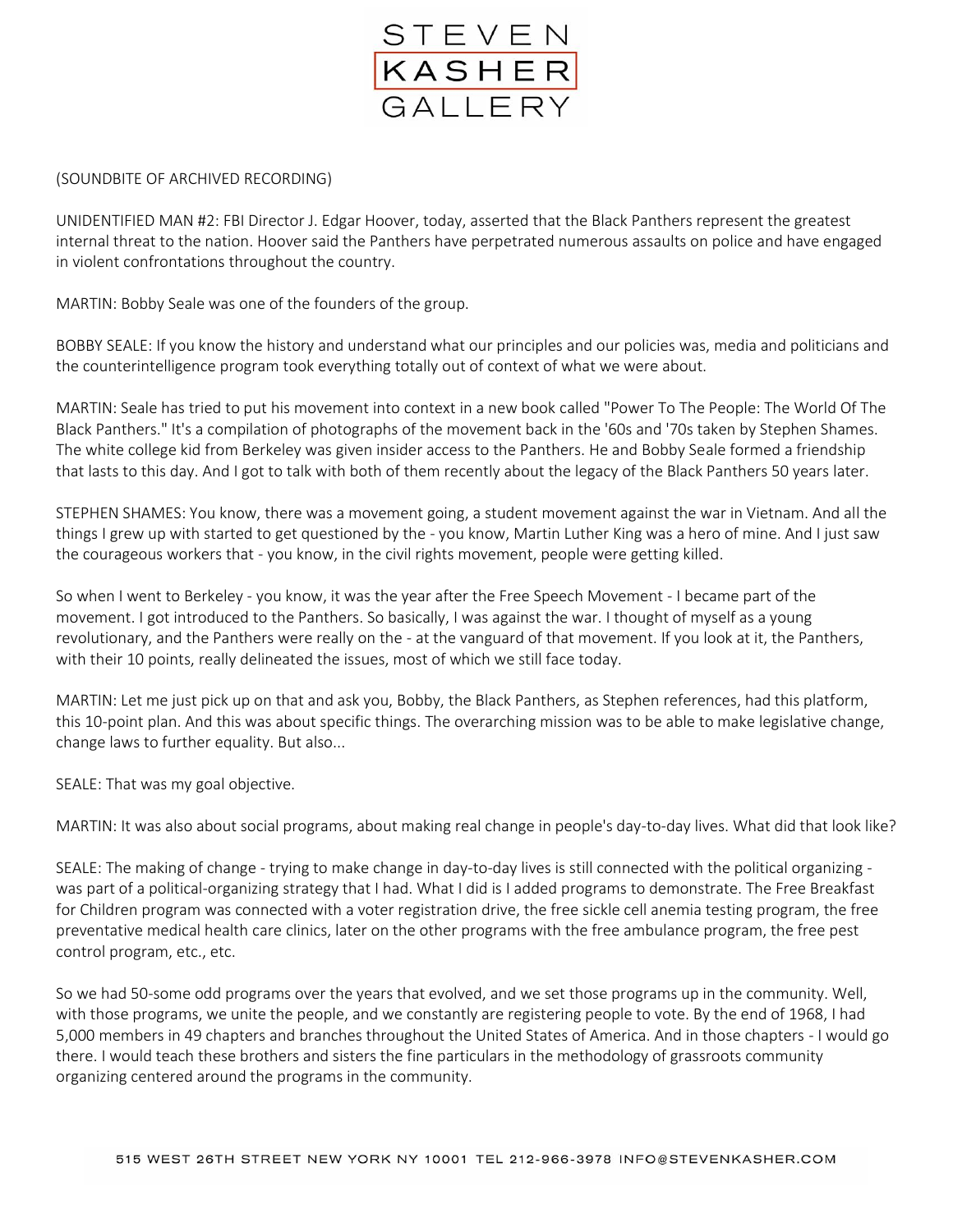

MARTIN: I want to ask you, Stephen, about one particular photo that's included in this book. This is one you snapped of health care workers who were working for a free clinic that the Black Panthers had set up. Can you describe this photo?

SHAMES: There's an older woman and a younger girl, and they're doing the sickle cell test where you actually prick the finger and take a blood sample. And then they would take that to the lab and see if the people had sickle cell anemia. And then they, you know, if the people did, then they would get the appropriate medicines and whatever they needed. The idea behind this was, you know, at the time, the government really wasn't spending - really dealing with sickle cell anemia, which is a disease which primarily affects African-Americans, and so it was really ignored.

And part of the reason for these programs was, number one, to highlight what the Panthers would call a contradiction. In the richest nation in the world, we can't provide - you know, kids could go to school hungry. In the richest nation in the world, people aren't getting decent medical care. So that's a contradiction. Secondly, the Panthers provided a solution.

SEALE: And the sickle cell anemia testing program took off all across the country. And as my organization grew, there was a movement in itself. And it was quiet, but it evolved over a five-year period.

SHAMES: And if I can add to what I said before about the picture, one of the things I didn't say is that this picture is taken out in the street. What was unique about the Panthers is they didn't make - you know, people had to come to the clinic to get tested. The Panthers would send workers out into neighborhoods and go door to door and talk to people in the street and test them right into - in the street. And that outreach, to me, was unique.

MARTIN: The director of the FBI at the time, J. Edgar Hoover, did target the Black Panthers. He called the group a terrorist organization. He set up a special unit within the FBI to monitor you and other members. How did the Panthers respond to that?

SEALE: J. Edgar Hoover's FBI said that the Black Panthers is the black community's Klu Klux Klan. That's what he put out. Then he puts out that the only reason the Black Panthers had guns is to go into the white community and shoot and kill white people. Now, here we are, we are in coalition with thousands of young, white, left radicals and liberals and others who support us. We protest together, etc., and he's saying that we only - we got guns just to kill white folk. And that's just a bold-faced lie. This was the targeting he did. This was the stereotyping he did, etc.

MARTIN: If I can, Bobby, the Panthers weren't a nonviolent, unarmed organization. I mean, your people were armed.

SEALE: We were nonviolent as anybody.

MARTIN: At the time, the Black Panthers stood in contrast to other civil rights groups. Martin Luther King and his pledge of nonviolence, John Lewis - that generation of civil rights leaders were taking a different tack. And I guess my question is, why did you see that as insufficient?

SHAMES: I think that what's taken out of context is that the Panthers did peaceful protests, which is what most Americans believe. If someone comes into your house and threatens your family and your children, you have a right to self-defense. That's basically what was, I think, misrepresented by the government and the media.

MARTIN: Clearly, we are living through another inflection point today, right now, in the civil rights struggle. How do you see the legacy of the Panthers shaping what's happening today?